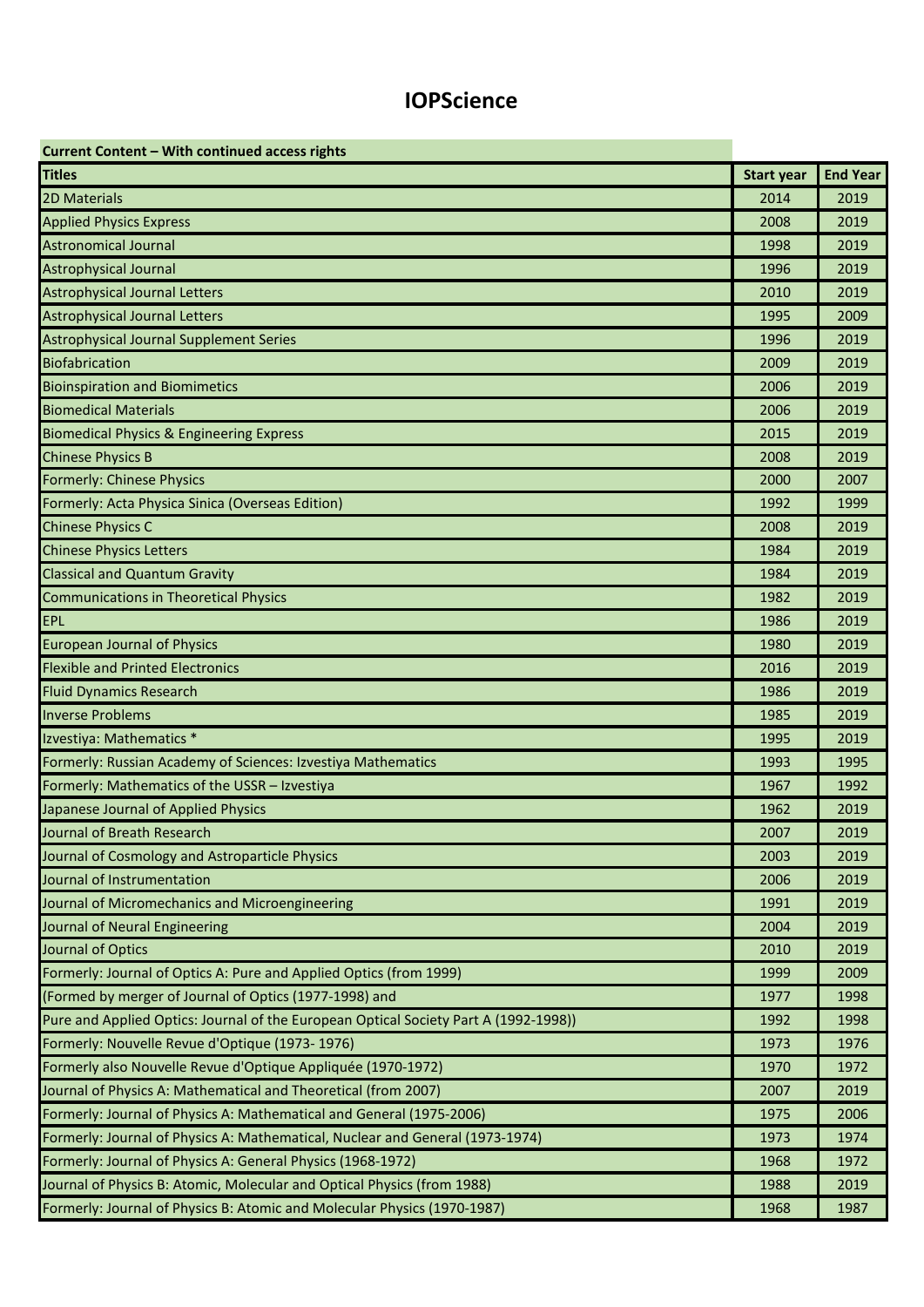| <b>Titles</b>                                                                                                   | <b>Start year</b> | <b>End Year</b> |
|-----------------------------------------------------------------------------------------------------------------|-------------------|-----------------|
| In 2006 this journal merged with Journal of Optics B: Quantum & Semiclassical Optics(1999-2005)                 | 1999              | 2005            |
| Formerly Quantum and Semiclassical Optics: Journal of the European Optical Society Part B (1995-1998)           | 1995              | 1998            |
| Formerly Quantum Optics: Journal of the European Optical Society Part B (1989-1994)                             | 1989              | 1994            |
| Journal of Physics: Condensed Matter (from 1989) Formed by merger of:                                           | 1989              | 2019            |
| Journal of Physics C: Solid State Physics (1970-1988)                                                           | 1968              | 1988            |
| Journal of Physics F: Metal Physics (1971-1988)                                                                 | 1971              | 1988            |
| Journal of Physics D: Applied Physics                                                                           | 1968              | 2019            |
| Formerly British Journal of Applied Physics (1950 - 1967)                                                       | 1950              | 1967            |
| Journal of Physics G: Nuclear and Particle Physics                                                              | 1989              | 2019            |
| Formerly: Journal of Physics G: Nuclear Physics (1975-1988)                                                     | 1975              | 1988            |
| Journal of Radiological Protection                                                                              | 1988              | 2019            |
| Formerly: Journal of the Society for Radiological Protection (1981 - 1987)                                      | 1981              | 1987            |
| <b>Journal of Semiconductors</b>                                                                                | 2009              | 2019            |
| Journal of Statistical Mechanics: Theory and Experiment                                                         | 2004              | 2019            |
| <b>Laser Physics</b>                                                                                            | 2013              | 2019            |
| <b>Laser Physics Letters</b>                                                                                    | 2004              | 2019            |
| <b>Materials Research Express</b>                                                                               | 2014              | 2019            |
| <b>Measurement Science and Technology</b>                                                                       | 1990              | 2019            |
| Formerly: Journal of Physics E: Scientific Instruments (1968-1989)                                              | 1968              | 1989            |
| Formerly Journal of Scientific Instruments (1923 - 1967)                                                        | 1923              | 1967            |
| <b>Methods and Applications in Fluorescence</b>                                                                 | 2013              | 2019            |
| Metrologia                                                                                                      | 1965              | 2019            |
| Modelling and Simulation in Materials Science and Engineering                                                   | 1992              | 2019            |
| Nanotechnology                                                                                                  | 1990              | 2019            |
| Nonlinearity                                                                                                    | 1988              | 2019            |
| <b>Nuclear Fusion</b>                                                                                           | 1960              | 2019            |
| Physica Scripta                                                                                                 | 1970              | 2019            |
| <b>Physical Biology</b>                                                                                         | 2004              | 2019            |
| <b>Physics Education</b>                                                                                        | 1966              | 2019            |
| <b>Physics in Medicine &amp; Biology</b>                                                                        | 1956              | 2019            |
| Formerly: Review of Physics in Technology (1970 - 1972)                                                         | 1970              | 1972            |
| Physics-Uspekhi                                                                                                 | 1993              | 2019            |
| Formerly: Soviet Physics Uspekhi (1958 - 1992)                                                                  | 1958              | 1992            |
| <b>Physics World</b>                                                                                            | 1988              | 2019            |
| <b>Physiological Measurement</b>                                                                                | 1993              | 2019            |
| Formerly Clinical Physics and Physiological Measurement (1980-1992)                                             | 1980              | 1992            |
| Plasma Physics and Controlled Fusion                                                                            | 1984              | 2019            |
| Formerly: Plasma Physics (1967-1983)                                                                            | 1967              | 1983            |
| Formerly Journal of Nuclear Energy Part C, Plasma Physics, Accelerators, Thermonuclear Research (1959-<br>1966) | 1959/1960         | 1966            |
| Plasma Science and Technology                                                                                   | 1999              | 2019            |
| Plasma Sources Science and Technology                                                                           | 1992              | 2019            |
| Publications of the Astronomical Society of the Pacific                                                         | 1889              | 2019            |
| <b>Quantum Electronics</b>                                                                                      | 1993              | 2019            |
| Formerly: Soviet Journal of Quantum Electronics                                                                 | 1971              | 1992            |
| <b>Quantum Science and Technology</b>                                                                           | 2016              | 2019            |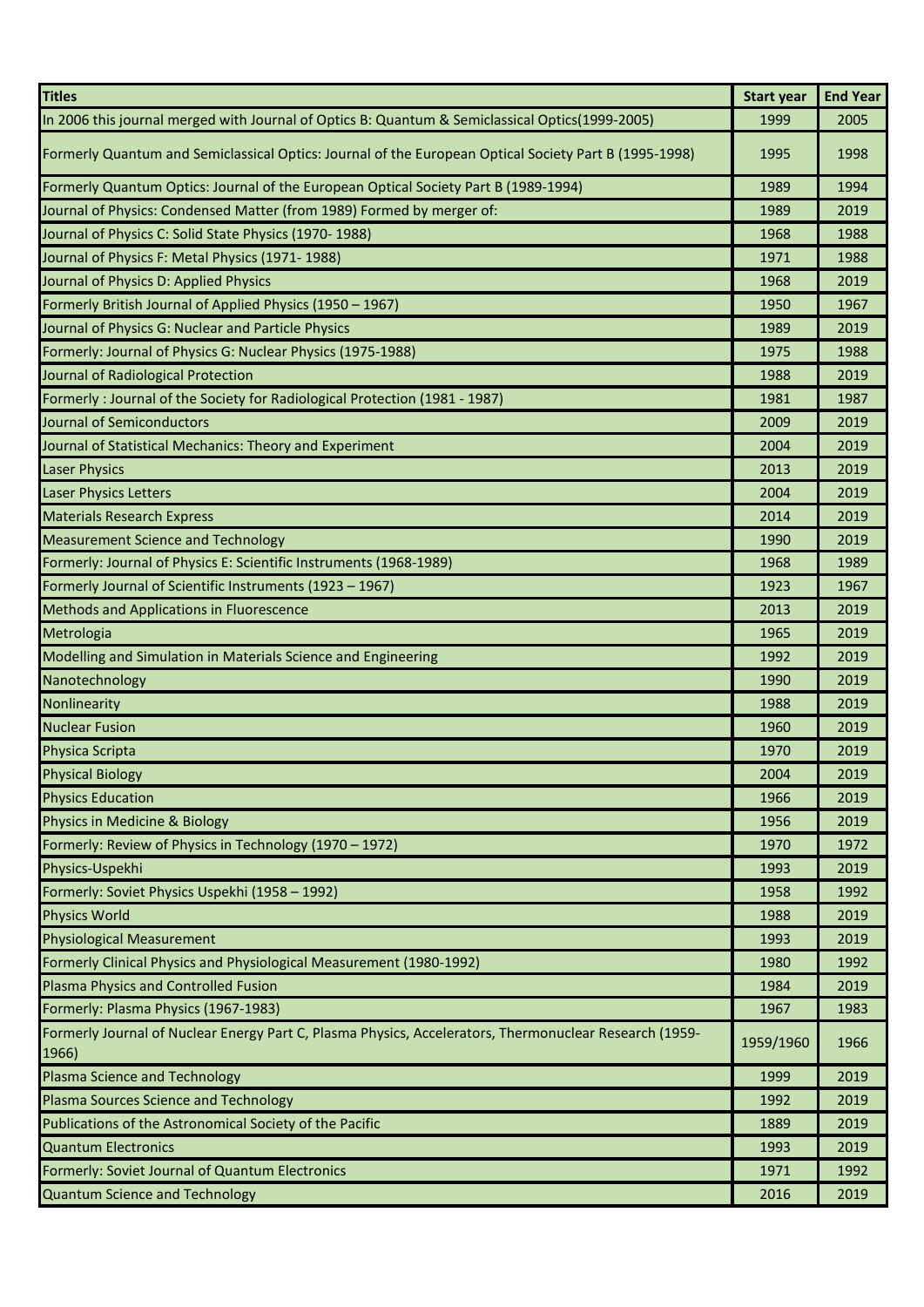| <b>Titles</b>                                              | <b>Start year</b> | <b>End Year</b> |
|------------------------------------------------------------|-------------------|-----------------|
| <b>Reports on Progress in Physics</b>                      | 1934              | 2019            |
| Research in Astronomy and Astrophysics                     | 2009              | 2019            |
| Formerly Chinese Journal of Astronomy and Astrophysics     | 2001              | 2008            |
| <b>Russian Chemical Reviews</b>                            | 1960              | 2019            |
| <b>Russian Mathematical Surveys</b>                        | 1960              | 2019            |
| Sbornik: Mathematics *                                     | 1995              | 2019            |
| Formerly: Russian Academy of Sciences: Sbornik Mathematics | 1993              | 1995            |
| Formerly: Mathematics of the USSR - Sbornik                | 1967              | 1993            |
| Semiconductor Science and Technology                       | 1986              | 2019            |
| <b>Smart Materials and Structures</b>                      | 1992              | 2019            |
| <b>Superconductor Science and Technology</b>               | 1988              | 2019            |
| <b>Surface Topography: Metrology and Properties</b>        | 2013              | 2019            |

## **Titles Start year End Year** Distributed Systems Engineering **1993/ 1994** 1999 1994 1999 1994 1995/ 1994 1999 **Journal of High Energy Physics** 1997 2009 Physics in Technology **1988 1988** Physics Bulletin **1950** 1988 Proceedings of the Physical Society (1958-1967) 1967 1967 1967 Proceedings of the Physical Society Section A (1949-1957) 1957 1957 1957 1957 Proceedings of the Physical Society Section B (1949-1957) 1957 1957 Proceedings of the Physical Society (1926-1948) 1926 1948 Proceedings of the Physical Society of London (1874-1925) 1874 1925 1874 1925 Transactions of the Optical Society (1899-1932) 1899 1932 Translational Materials Research\* 2014 2018

**Archive Titles** 

\*IOPP will be closing the journal TMR and stopping publishing as of the 31st December 2018. Access to 2014 to 2018 will still be available.

| <b>Gold Open Access Titles</b>                                  |                   |                 |
|-----------------------------------------------------------------|-------------------|-----------------|
| <b>Titles</b>                                                   | <b>Start year</b> | <b>End Year</b> |
| <b>Environmental Research Letters</b>                           | 2006              | 2019            |
| <b>IOP Conference Series: Earth and Environmental Science</b>   | 2008              | 2019            |
| <b>IOP Conference Series: Materials Science and Engineering</b> | 2009              | 2019            |
| Journal of Physics: Conference Series                           | 2004              | 2019            |
| <b>New Journal of Physics</b>                                   | 1998              | 2018            |
| <b>Environmental Research Communications</b>                    | 2018              | 2019            |
| <b>Journal of Physics Energy</b>                                | 2018              | 2019            |
| Journal of Physics Photonics                                    | 2018              | 2019            |
| <b>Journal of Physics Materials</b>                             | 2018              | 2019            |
| <b>Journal of Physics Communications</b>                        | 2018              | 2019            |